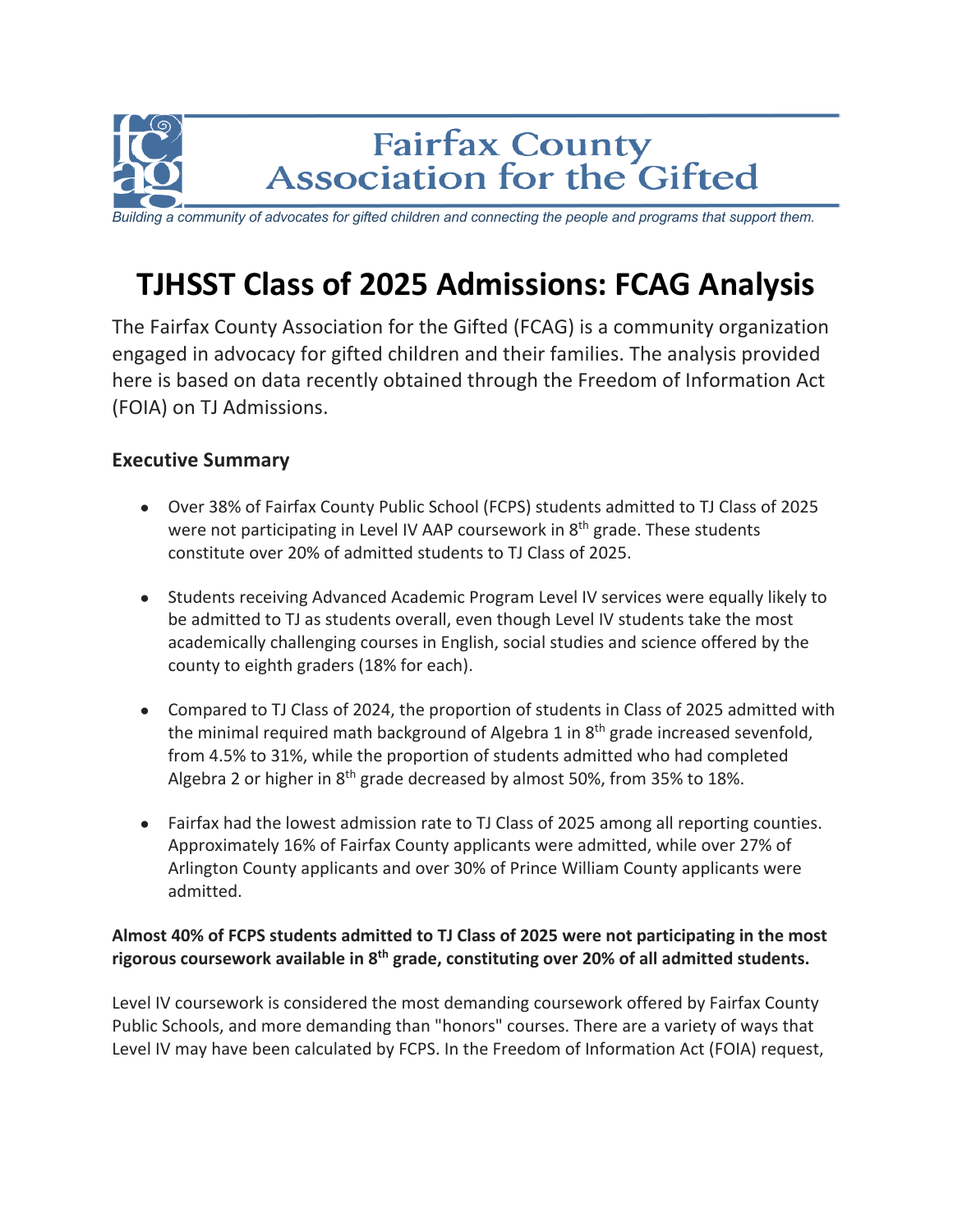FCAG specified that FCPS report the numbers of students who are centrally selected into the Advanced Academic Program to receive Level IV services.<sup>1</sup>

Based on recent data, Level IV students centrally selected for the advanced academic program comprise approximately 18% of the students in FCPS in grade 8. These would generally be the most academically motivated, advanced, gifted, and capable students, as the coursework for AAP Level IV services is more demanding than the Honors coursework, which in turn is considered more demanding than the regular courses. In middle school, Level IV courses include only social studies, science and English.

There were 550 students admitted to TJ Class of 2025<sup>2</sup>, of which 316 acceptances went to Fairfax residents<sup>3</sup>. There were 15 acceptances from private schools this past year, of which about 10 are likely Fairfax residents. As a result, about 306 public school kids from Fairfax County were accepted. Among Fairfax residents, 189 students were "Level IV" Fairfax County Public School (FCPS) students<sup>4</sup>, resulting in an estimated 117 students<sup>5</sup> admitted who were not "Level IV" students, constituting about 38% of accepted FCPS students. 6

This outcome is all but ensured by design, since qualified students who do not have access to Level IV services in their base school are offered spots in nearby schools, called "Centers," leaving spots reserved to the base school (1.5% of each school) to go to students who are not doing Level IV curriculum. An estimated 93 seats at TJHSST were reserved for FCPS students attending schools that do not offer Level IV Center curriculum. Students attending these schools either do not qualify, or decided not to pursue, Level IV curriculum.

TJ is intended to include the top 1.5% from each school but, by admitting many students who are not in the advanced programs, over 20% of the TJ class<sup>7</sup> was selected from the 80% of students who were not participating in the most advanced academic program offered in middle school.

 $6$  117/306 = .382

 $1$ . In the past, FCPS has also designated students who are taking 3 honors level courses outside of math "Level IV" in middle school. Thus, the "Level IV students" may include students who elected to take all or mostly honors classes, as well as those centrally selected, or they may just be centrally selected students. For purposes of this analysis, FCAG assumes FCPS followed instructions and included only centrally selected students; all of the conclusions would be far worse if the 189 kids who were designated as "Level IV" also included those applicants who took all honors courses.

<sup>&</sup>lt;sup>2</sup> There may have been more than 550 students admitted to achieve a class of this size, however the records obtained from FCPS through FOIA requests indicate only 550 admissions.

<sup>&</sup>lt;sup>3</sup> VFOIA 6382 1

<sup>&</sup>lt;sup>4</sup> VFOIA 6381

 $5$  306-189 =117

<sup>&</sup>lt;sup>7</sup> 117 students out of 550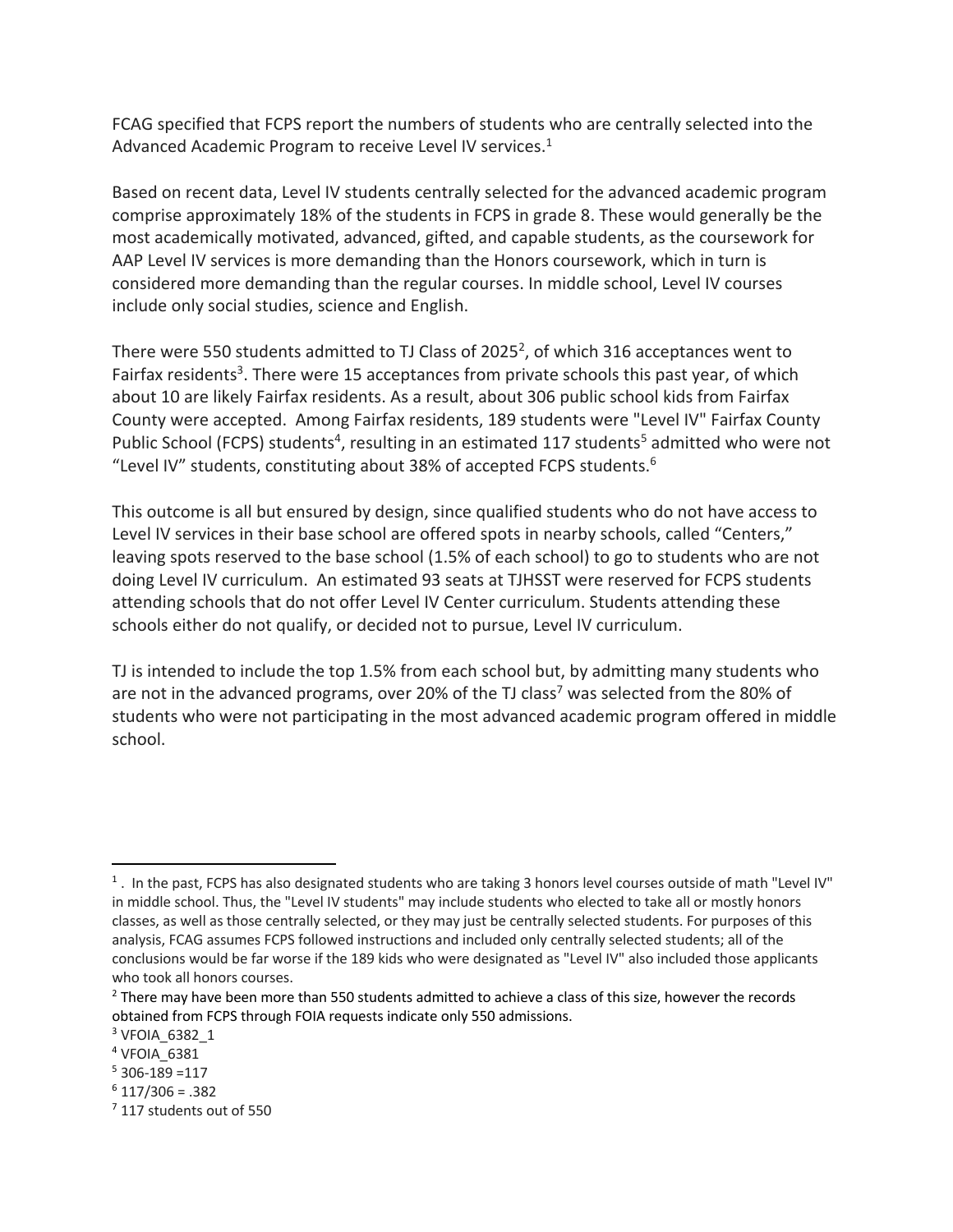#### **Admission rate for academically advanced students in FCPS is the same as the admission rate for all students**

The admissions rate to TJ Class of 2025 for all students was 18.13%.<sup>8</sup> The admissions rate for Level IV students from Fairfax is almost identical, at 18.12%.<sup>9</sup> It is indeed highly unusual that the Level IV students would be admitted at the same rate as all students, considering there were so many non-AAP students who applied. If one compares Level IV students to non-Level IV students within Fairfax, however, there is a lower rate of admissions for non-Level IV students; one may conclude that other counties have a higher acceptance rate than Fairfax County.

#### **TJHSST Class of 2025 admitted seven times as many students with minimal math level required to apply, and almost halved the proportion of students with the highest math level.**

Compared to previous years, there is a huge leap in the number of students taking Algebra 1 rather than higher level math. There were 161 students admitted who only had taken Algebra  $1<sup>10</sup>$  In previous years, that number has been about 20 students; 22 admitted students in Class of 2024 and 21 admitted students in Class of 2023 had only had Algebra 1. The reported 161 students may be an underestimate, as there are 37 students admitted who are not accounted for in the reported data. The county only reported 513 students' math levels, leaving 37



students whose math level is unreported.<sup>11</sup> While the previous the percentage of TJ admits who had only taken Algebra 1 was 4.5%,<sup>12</sup> the percentage of admissions of such students for Class of 2025 was about  $31\%$ .<sup>13</sup>

<sup>8</sup> VFOIA\_6382\_2, 550 admitted students out of 3034 applicants

<sup>9</sup> VFOIA\_6381, 189 offered divided by 1043 applicants

<sup>10</sup> VFOIA\_6380

<sup>11</sup> VFOIA\_6380: 161+265+87=513 reported. 550-513=37

<sup>12</sup> 22/486 for Class of 2024

<sup>13</sup> 161/513 reported in FOIA\_6380